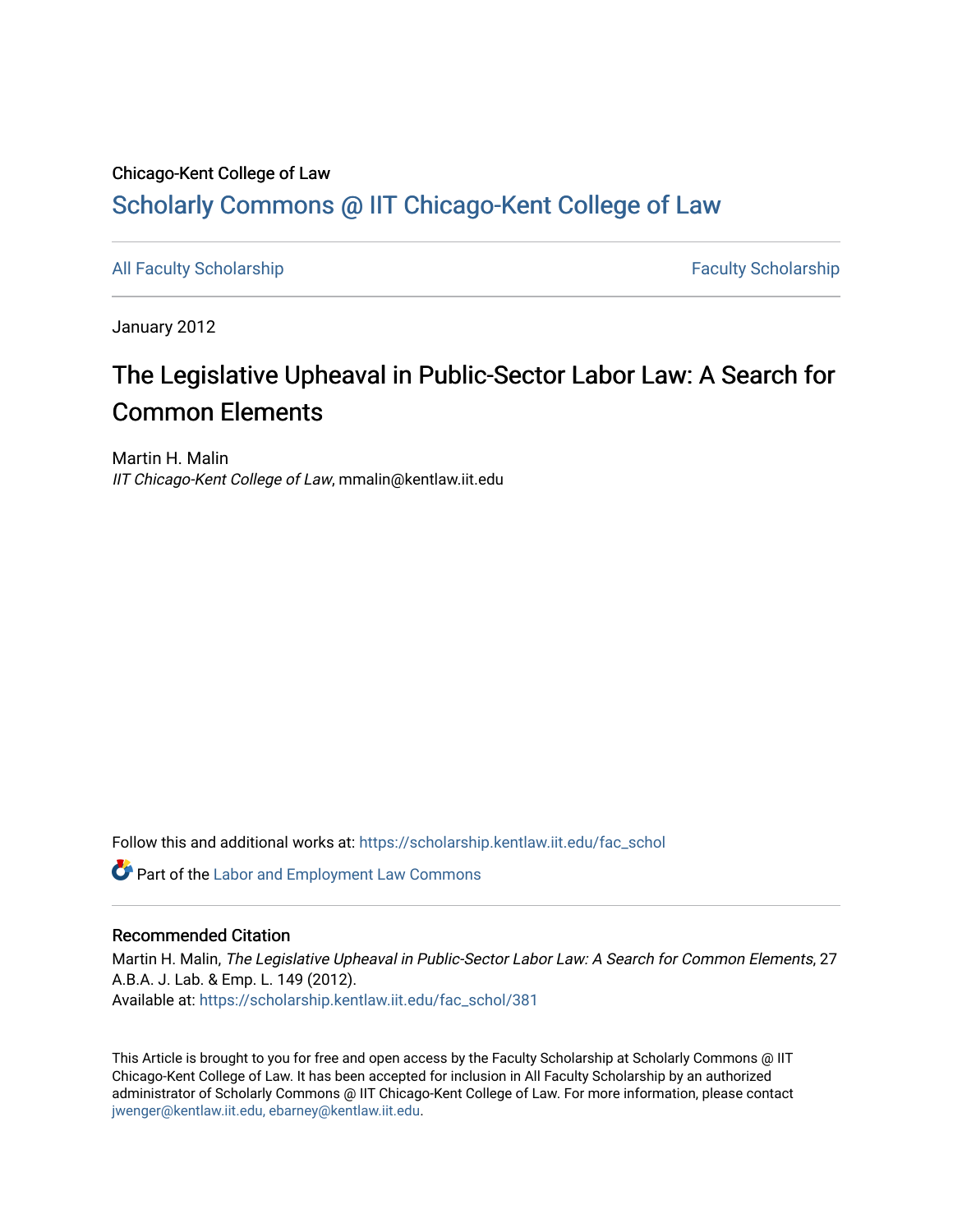## The Legislative Upheaval in Public-Sector Labor Law: A Search for Common Elements

Martin H. Malin\*

#### I. Introduction

During the winter and spring of 2011, the nation's eyes were on Wisconsin as newly-elected Governor Scott Walker introduced a "budget repair bill" that largely eliminated collective bargaining for all public employees in the state except law enforcement and fire protection personnel.<sup>1</sup> Senate Democrats fled to Illinois, denying the supermajority quorum needed under state law to consider fiscal legislation. While the Democrats were still out of the state, the Republicans stripped out provisions that they believed required the super quorum and enacted the bill. The controversy produced public demonstrations on a scale Madison had not seen since the Vietnam War. The Dane County Circuit Court enjoined the enactment on the ground that the legislature violated the state's open meetings law, but in a party-line four-to-three vote, the Wisconsin Supreme Court reversed,<sup>2</sup> and Act 10 took effect. Before the court's decision, incumbent Republican David Prosser won a bitterly close election to retain his seat on the court.<sup>3</sup> The controversy also led to the recall of nine senators, six Republicans and three Democrats, and the ouster of two of the Republicans.4 As this article goes to press, the governor and four additional Republican state senators have been recalled, with primaries scheduled for May 8, 2012, and the final recall election scheduled for June 5, 2012.<sup>5</sup>

<sup>\*</sup>Professor and Director, Institute for Law and the Workplace, Chicago-Kent College of Law, Illinois Institute of Technology. The author gratefully acknowledges superb research assistance from Amanda Clark, Chicago-Kent class of 2012, and financial support from the Marshall-Ewell Research Fund at Chicago-Kent College of Law.

<sup>1. 2011</sup> Wis. Act 10. Subsequently, the biannual budget enactment exempted municipal transit employees from Act 10. 2011 Wis. Act. 32.

<sup>2.</sup> State ex rel. Ozanne v. Fitzgerald, 798 N.W.2d 436 (Wis. 2011).

<sup>3.</sup> See Editorial, Time to Move Past Court Flap: Recount Shows Prosser Beat Kloppenberg, Who Shouldn't Drag Her Defeat to the Courts, WIS. ST. J., May 24, 2011, at A13, available at 2011 WLNR 10397020.

<sup>4.</sup> See Tom Tolan et al., Democrats Sweep Final Two Recall Elections in Wisconsin, MILWAUKEE J. SENTINEL, Aug. 17, 2011, available at 2011 WLNR 16253442.

<sup>5.</sup> Recall Election Information, WIS. GOV. ACCOUNTABILITY BD., http://gab.wi.gov/ elections-voting/recall (last visited Apr. 3, 2012).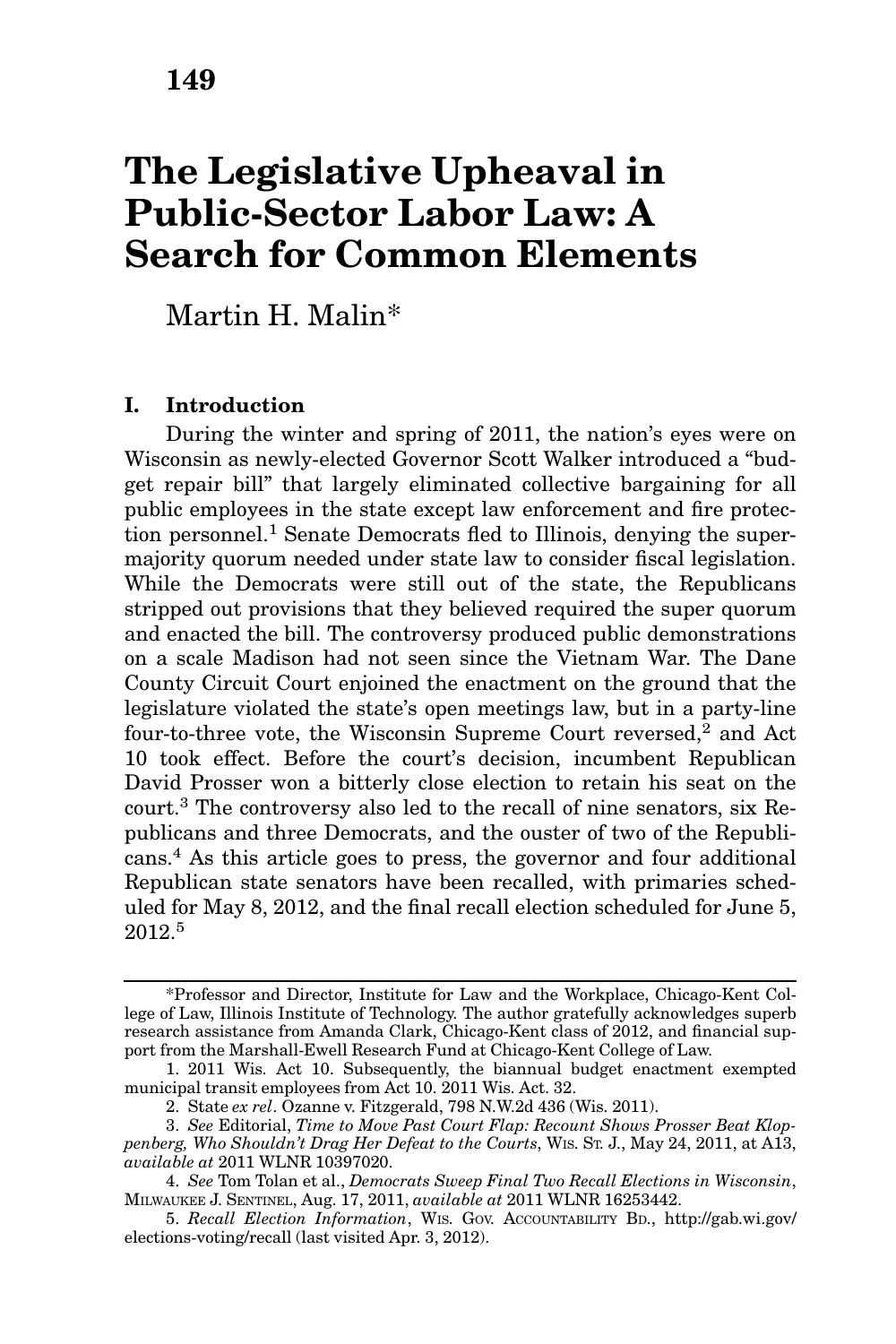Ohio also saw sizeable demonstrations as the legislature enacted major changes to the state's public employee collective bargaining statute.<sup>6</sup> In reaction to the enactment, opponents garnered 1,298,301 signatures to place the enactment on the November 8, 2011 ballot, more than five times the 231,147 valid signatures required under state law.<sup>7</sup> On November 8, 2011, Ohio voters rejected the enactment 61.59% to 38.41%.<sup>8</sup>

The upheaval in public-sector labor law, however, was not confined to Ohio and Wisconsin. More than a dozen states amended their public employee collective bargaining statutes. Some changes were relatively minor tweaks; some were radical overhauls. In this article, I review the changes enacted in twelve states: Idaho, Illinois, Indiana, Massachusetts, Michigan, Nebraska, Nevada, New Jersey, Ohio, Oklahoma, Tennessee, and Wisconsin. Although space limitations preclude a detailed normative evaluation of these changes, I take the first steps, placing the twelve states' actions in the context of the ongoing policy debates over public employee collective bargaining, and identifying common elements within the upheaval. Detailed normative analysis must await a subsequent article.

#### II. The Upheaval in Context

Although private-sector workers have had statutorily protected rights to organize and bargain collectively for more than threequarters of a century,<sup>9</sup> comparable rights for public employees have always been controversial. As late as 1963, the Michigan Supreme Court upheld a city's prohibition on its police officers joining a labor union that admitted to membership any person who was not a member of the police department.10 Although such prohibitions today would clearly be unconstitutional infringements on workers' freedom of association protected by the First Amendment,<sup>11</sup> North Carolina and Virginia continue to prohibit by statute public employee collective bargaining.12

Recent decades have seen major swings in the pendulum concerning public employee collective bargaining rights. The 1990s were char-

<sup>6.</sup> S.B. 5, 29th Gen. Assemb. (Ohio 2011).

<sup>7.</sup> See Laura A. Bischoff, Senate Bill 5 Repeal Effort May Set Record, DAYTON DAILY NEWS, June 30, 2011, at A1, available at 2011 WLNR 13032687.

<sup>8.</sup> The official vote tally is available at: http://www.sos.state.oh.us/sos/elections/ Research/electResultsMain/2011results/201108Issue2.aspx (last visited Mar. 28, 2012).

<sup>9.</sup> National Labor Relations (Wagner) Act, Pub. L. No. 74-198, 49 Stat. 449, 452 (codified as amended at 29 U.S.C. §§ 151–69 (2006)).

<sup>10.</sup> Local No. 201, AFSCME v. City of Muskegon, 120 N.W.2d 197, 203 (Mich. 1963).

<sup>11.</sup> See, e.g., AFSCME v. Woodward, 406 F.2d 137, 139 (8th Cir. 1969); Atkins v. City of Charlotte, 296 F. Supp. 1068, 1075 (W.D.N.C. 1969) (three-judge district court).

<sup>12.</sup> N.C. GEN. STAT. § 95-98 (2011); VA. CODE ANN. § 40.1-57.2 (2011); see also TEX. Loc. Gov't Code Ann. § 174.023 (West 2011) (prohibiting collective bargaining for local government employees except by local option for police and firefighters).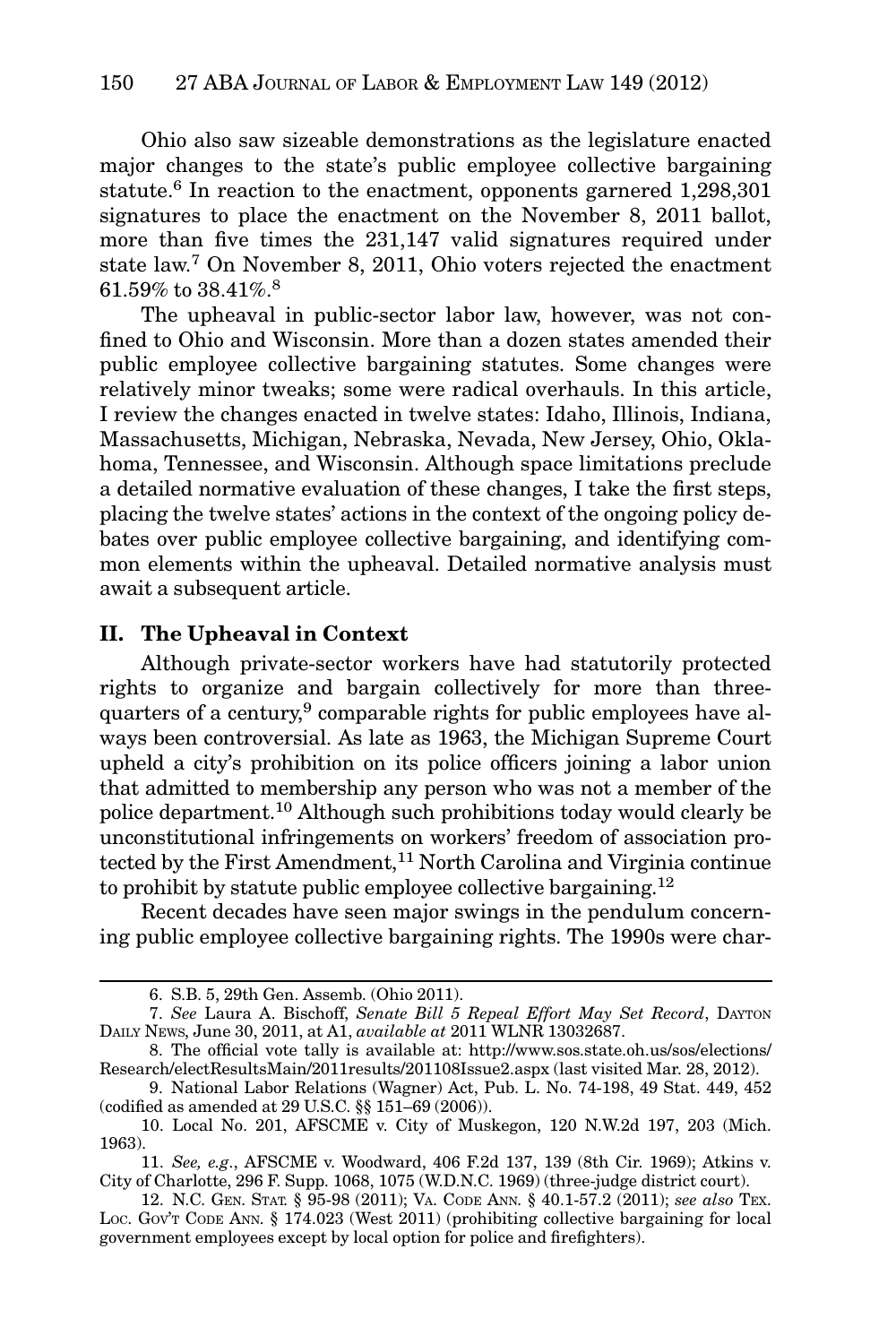acterized by considerable backlash against public employee collective bargaining, particularly in public education. In 1994, Michigan, where John Engler was twice elected governor in part by demonizing the Michigan Education Association, prohibited bargaining on: the identity of a school district's group insurance carrier; the starting day of the school term; the amount of required pupil contact time; and several other matters impacting employee working conditions.13 Michigan also greatly strengthened its prohibition of public employee strikes.<sup>14</sup> Oregon amended its public employee collective bargaining statute to exclude from mandatory bargaining such subjects as class size, the school calendar, and teacher evaluation criteria.<sup>15</sup>

In 1993, Wisconsin enacted the qualified economic offer (QEO), which essentially preempted bargaining over school employee wages as long as the school district's wage offer met a prescribed formula.<sup>16</sup> Ohio prohibited bargaining on state university faculty workloads.<sup>17</sup>

The Chicago School Reform Act of 1995 prohibited decision and impact bargaining in the Chicago Public Schools and the City Colleges of Chicago on numerous matters that had previously been negotiated, including: subcontracting; layoffs and reductions in force; and class size, staffing, and assignment.<sup>18</sup> Pennsylvania adopted Act 46 in 1998, which provided that whenever the Philadelphia school system was found to be in financial distress, it would not be required to bargain over, among other matters, subcontracting, reductions in force, the school calendar, and teacher preparation time.<sup>19</sup> The entire New Mexico Public Employee Labor Relations Act sunset in 1999 when a Republican governor vetoed its extension.20

The first decade of the new century saw the pendulum swing in the opposite direction. Illinois amended the Chicago School Reform Act to change the prohibited subjects of bargaining to permissive subjects.<sup>21</sup>

<sup>13. 1994</sup> Mich. Pub. Acts No. 112 (codified at MICH. COMP. LAWS ANN. § 423.215 (West 2011)).

<sup>14.</sup> Id. (codified at MICH. COMP. LAWS ANN. § 423.202 (West 2011)).

<sup>15. 1995</sup> Or. Laws ch. 286, S.B. 750 (codified at OR. REV. STAT. ANN. § 243.650(7)(e) (West 2011)).

<sup>16. 1993</sup> Wis. Act. 16 (codified at WIS. STAT. ANN. § 111.70(1)(nc)). In 2009, Wisconsin repealed the QEO in 2009 Wis. Act 28 (2009 A.B. 75). The text of the Act is available at: https://docs.legis.wisconsin.gov/2009/related/acts/28.pdf.

<sup>17. 1993</sup> Ohio Laws file 30, H.B. 152 (codified at OHIO REV. CODE ANN. § 3345.45 (West 2011)); see Cent. State Univ. v. Am. Ass'n of Univ. Professors, 526 U.S. 124 (1999) (upholding constitutionality of the prohibition).

<sup>18.</sup> Ill. Pub. Act 89-15 § 10 (codified at 115 ILL. COMP. STAT. ANN. 5/4.5 (West 2011)).

<sup>19.</sup> See David J. Strom & Stephanie S. Baxter, From the Statehouse to the Schoolhouse: How Legislatures and Courts Shaped Labor Relations for Public Education Employees During the Last Decade, 30 J. L. & EDUC. 275, 295 (2001).

<sup>20.</sup> See Michael Coleman, Union Suit Against Gov. Rejected, ALBUQUERQUE J., July 1, 1999, at A1, available at 1999 WLNR 2354044.

<sup>21.</sup> Ill. Pub. Act 93-3 § 10 (codified at 115 ILL. COMP. STAT. ANN. 5/4.5 (West 2011)). This change became effective April 16, 2003.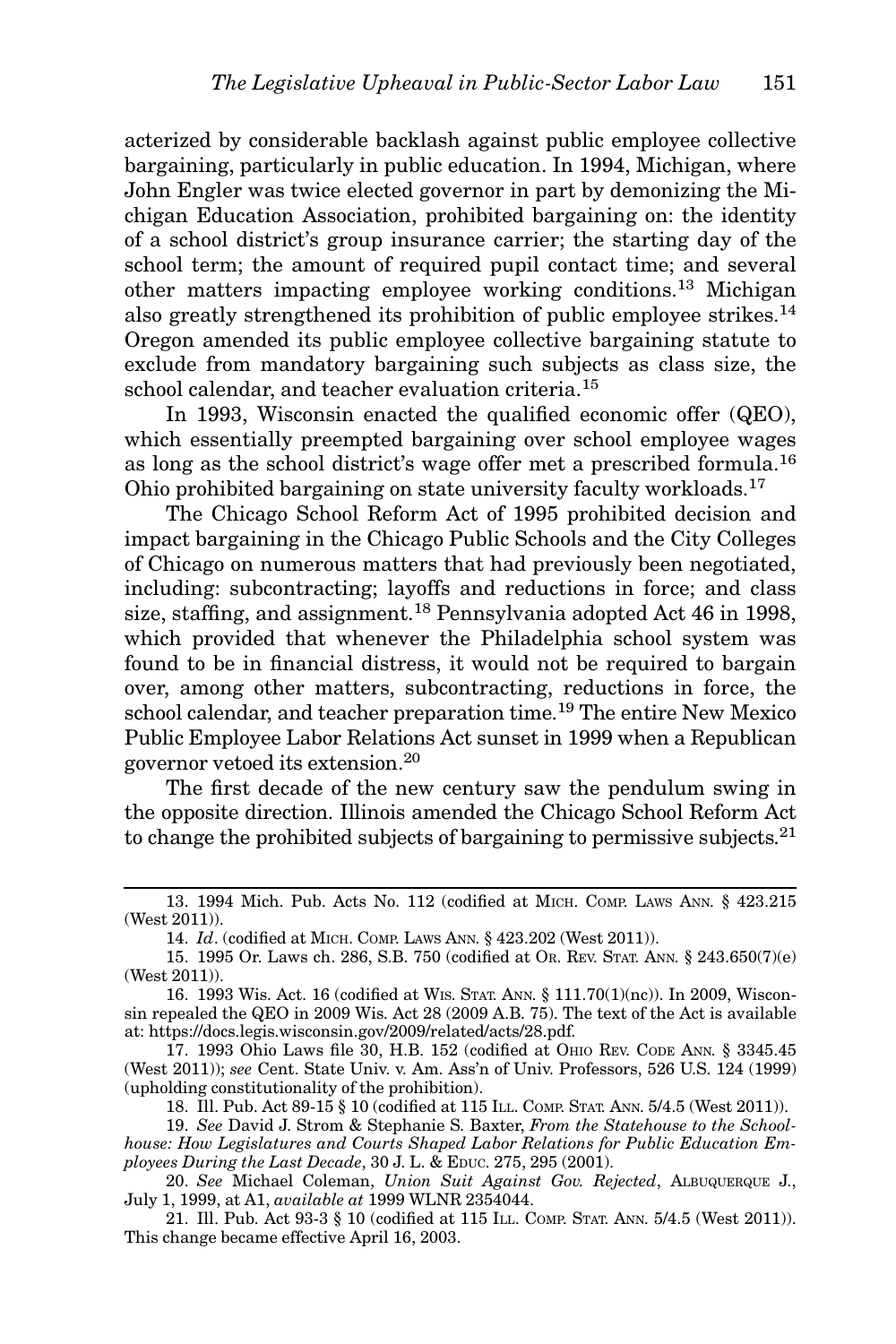Illinois also imposed first-contract interest arbitration for bargaining units of thirty-five or fewer employees.<sup>22</sup> Wisconsin repealed the  $QEO$ , granted collective bargaining rights to state university faculty and research assistants, made teacher preparation time and changes to teacher evaluation plans mandatory subjects of bargaining, and mandated that grievance arbitration continue during contract hiatus periods.<sup>23</sup> Illinois, New Jersey, Oregon, New Hampshire, California, and Massachusetts mandated "card check" recognition.<sup>24</sup> Numerous states extended collective bargaining rights to home health care aides and in-home daycare providers by designating the state as employer of record for collective bargaining purposes; otherwise, they would be considered independent contractors.<sup>25</sup> In 2003, New Mexico enacted a public employee collective bargaining statute that was stronger than the one that had sunset four years earlier.<sup>26</sup> In 2004, Oklahoma extended collective bargaining rights to employees of municipalities with populations of  $35,000$  or more.<sup>27</sup> But the pendulum reversed directions again following the 2010 elections.28

25. See generally Peggie R. Smith, The Publicization of Home-Based Care Work in State Labor Law, 92 MINN. L. REV. 1390 (2008).

26. 2003 N.M. Laws, H.B. 508 (codified at N.M. STAT. ANN. § 10-7E-1 to -26 (West 2011)).

27. S.B. 1529, 49th Sess. (Okla. 2004), 2004 Okla. Sess. Laws 62 (codified at OKLA. STAT. §§ 51-200 to 51-220 (West 2011)). Oklahoma repealed these rights in H.B. 1593, 53d Leg., 1st Sess. (Okla. 2011).

28. Interestingly, the pendulum for federal employee collective bargaining has seemed to go in the opposite direction from state and local government employee bargaining during much of this same period. President Clinton issued Executive Order 12871, which provided for the creation of labor-management partnerships and for executive branch agencies to negotiate permissive subjects of bargaining. Shortly after taking office, President Bush revoked Executive Order 12871. President Bush also issued Executive Order 13252, which stripped employees of five sections of the Department of Justice of collective bargaining rights on national security grounds. The Bush administration also forbade collective bargaining for airport screeners employed by the Transportation Security Administration and promulgated regulations severely restricting collective bargaining for employees of the Departments of Homeland Security and Defense. See Nat'l Treasury Emps. Union v. Chertoff, 452 F.3d 839 (D.C. Cir. 2006) (invalidating DHS regs); Am. Fed'n of Gov't Emps. v. Gates, 486 F.3d 1316 (D.C. Cir. 2007) (upholding DoD regs). President Obama has issued Executive Order 13522, which created labor-management forums similar to the Clinton labor-management partnerships and called for demonstration projects where agencies would elect to bargain permissive subjects. He has also restored collective bargaining rights for airport screeners, who have voted to be represented by the American Federation of Government Employees. See Press Release, Fed. Lab. Relations Auth., FLRA Office of General Counsel Announces Results of TSA Runoff Election (June 23, 2011), http://www.flra.gov/webfm\_send1502. Of course, the pendulum could swing again depending on the outcome of the 2012 elections.

<sup>22.</sup> Ill. Pub. Act 96-598 (codified at 5 ILL. COMP. STAT. ANN. § 315/7 (West 2011)).

<sup>23. 2009</sup> Wis. Act 28 (2009 A.B. 75). The text of the Act is available at: https://docs. legis.wisconsin.gov/2009/related/acts/28.pdf.

<sup>24. 5</sup> ILL. COMP. STAT. ANN. § 315/9(a-5) (West 2011); N.J. STAT. ANN. § 34:13A-5.1 (West 2011); OR. REV. STAT. ANN. § 243.682 (West 2011); S.B. 216, 160th Sess. (N.H. 2007) (enacted), repealed by S.B. 589, 162d Sess. (N.H. 2011); CAL. GOV'T CODE § 71636.3 (West 2011); MASS. GEN. LAWS ch. 150A, §§ 2, 5 (West 2011).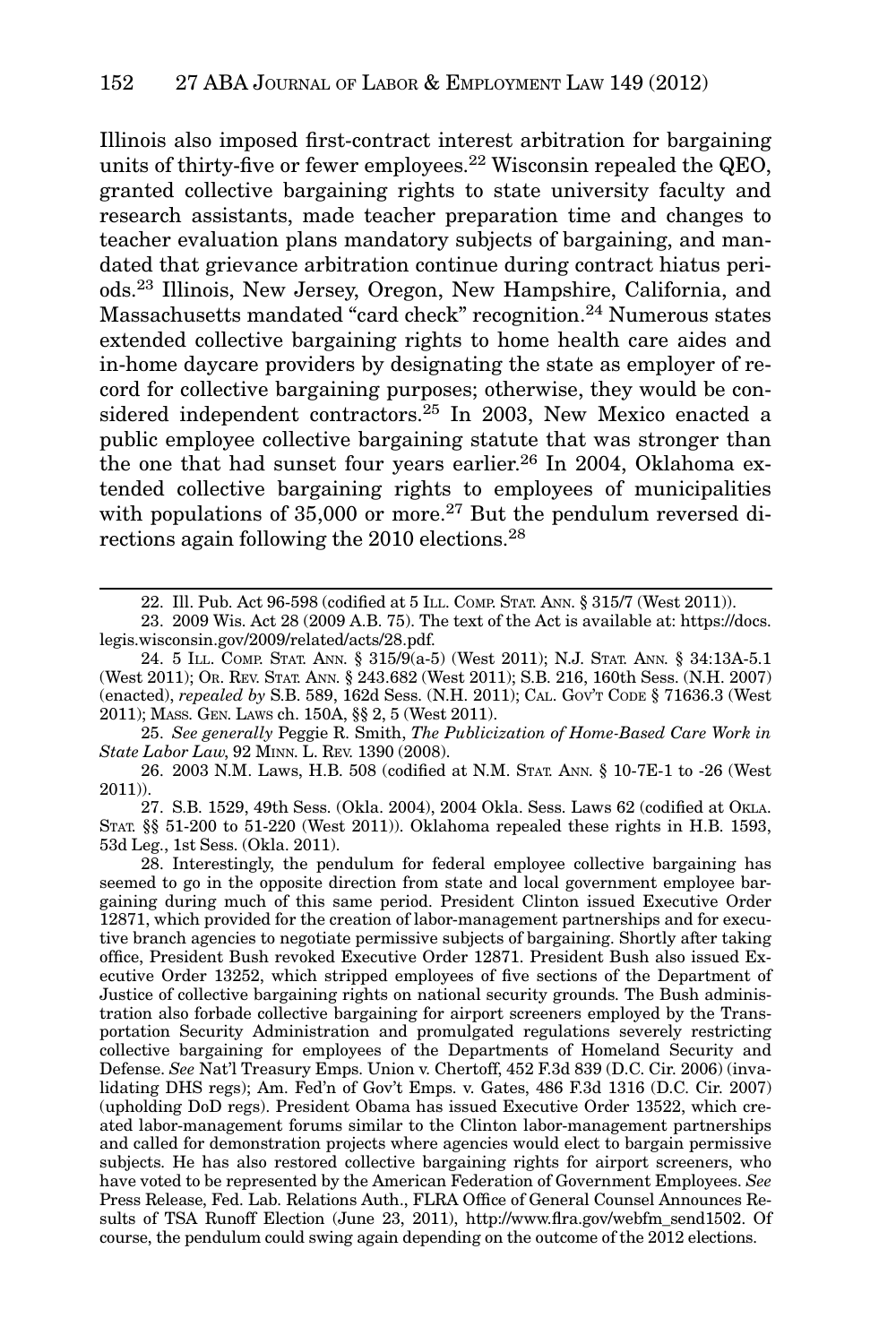The arguments against public employee collective bargaining have not changed much over the decades. In a March 10, 2011 opinion column in the Wall Street Journal, Wisconsin Governor Walker attacked collective bargaining agreements for their wage rates, health insurance and pension provisions, and use of seniority. He compared public employee health and pension benefits to those of the private sector. He argued that his budget repair bill would give public employers "the tools to reward productive workers and improve their operations. Most crucially, our reforms confront the barriers of collective bargaining that currently block innovation and reform."29

Governor Walker's arguments against public employee collective bargaining can be traced at least as far back as the Boston police strike in 1919, which resulted in lawlessness for two days in downtown Boston and "became synonymous with the evils of public sector unionism."<sup>30</sup> Critics maintain that public-sector collective bargaining distorts democracy by giving one interest group—public employees and their unions—an avenue of access to government decisionmakers that no other group enjoys.<sup>31</sup> They further argue that collective bargaining is not conducted at arm's length because public officials desire the campaign support of the unions sitting across the bargaining table. This, critics contend, results in bloated salaries and benefits, excessive staffing levels, inefficient work rules, job security for poor performers, the absence of merit in employment decisions, and the stifling of innovation in the delivery of public services. $32$  These criticisms fueled the backlash against public employee collective bargaining in the 1990s and the upheaval of 2011.

#### III. Searching the Upheaval for Common Elements

This section focuses on changes made by twelve states to public employee collective bargaining statutes as of August 15, 2011. It includes Ohio, even though that state's enactment never took effect, because the article's purpose is to identify common elements in the legislative upheaval resulting from the 2010 elections. Some changes

<sup>29.</sup> Scott Walker, Op-Ed., Why I'm Fighting in Wisconsin, WALL. ST. J., Mar. 10, 2011, at A17, available at 2010 WLNR 4819853.

<sup>30.</sup> MARTIN H. MALIN ET AL., PUBLIC SECTOR EMPLOYMENT: CASES AND MATERIALS 216 (2d ed. 2011).

<sup>31.</sup> See, e.g., Daniel DiSalvo, The Trouble with Public Sector Unions, NAT'L AFF., Fall 2010, at 3, 13; Robert S. Summers, Public Sector Collective Bargaining Substantially Diminishes Democracy, Gov't UNION REV., Winter 1980, at 5; see also HARRY H. WELLINGTON & RALPH K. WINTER JR., THE UNIONS AND THE CITIES 30 (1971) ("[A] full transplant of collective bargaining … would, in many cases, institutionalize the power of public employee unions in a way that would leave competing groups in the political process at a permanent and substantial disadvantage.").

<sup>32.</sup> See, e.g., DiSalvo, supra note 31; Leo Troy, Are Municipal Collective Bargaining and Municipal Governance Compatible?, 5 U. PA. J. LAB. & EMP. L. 453 (2003); (Government) Workers of the World Unite!, ECONOMIST, Jan. 8, 2011, at 21.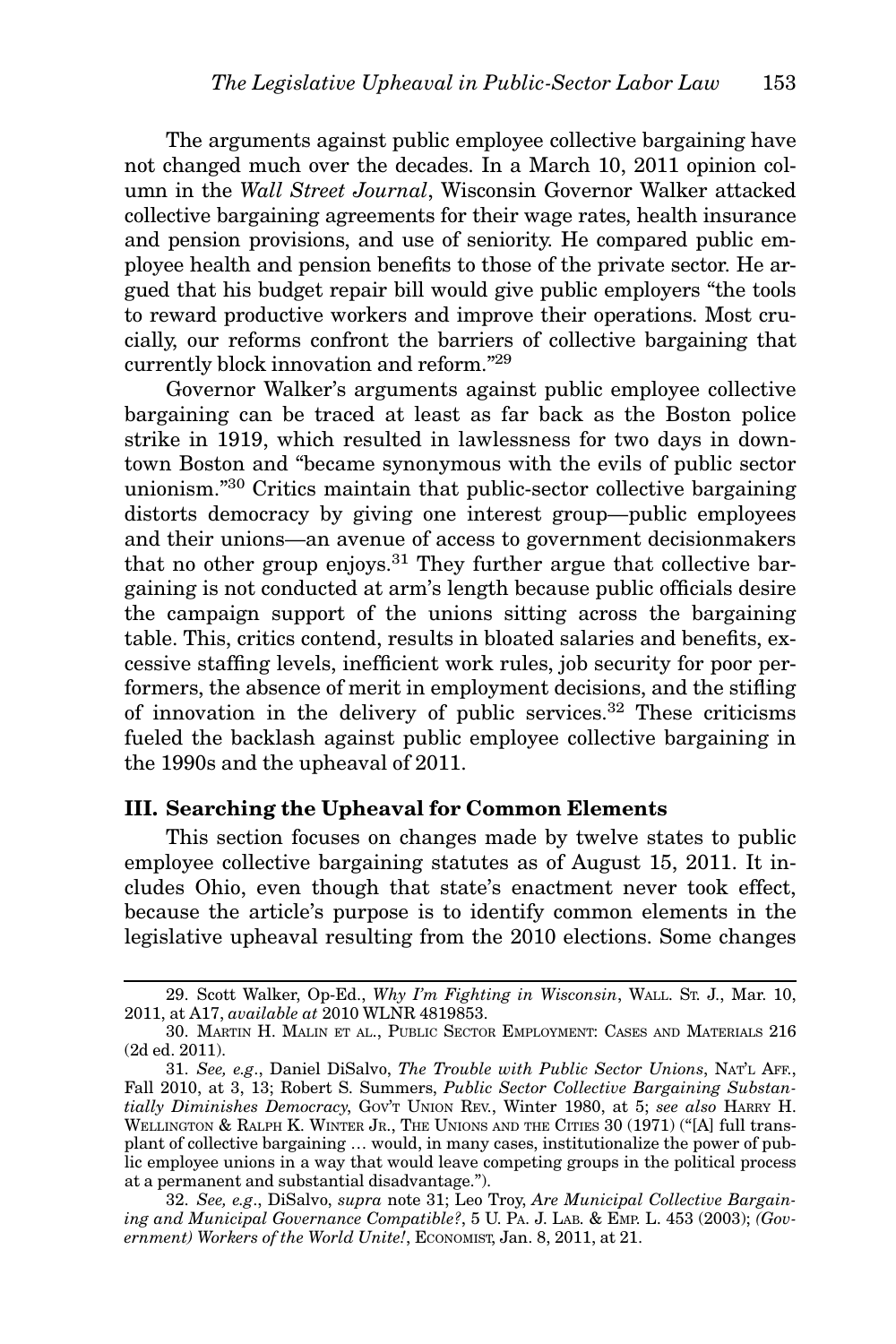resulted from bruising partisan battles. Others resulted from negotiations among interested parties and were adopted unanimously or with near unanimity, with proponents contrasting the process with the highly-visible partisan fight in Wisconsin.<sup>33</sup> Rather than go through the changes state-by-state, this section looks at common elements found in multiple state legislative changes.

#### A. Repeal of the Right to Bargain

Two states, Oklahoma and Tennessee, repealed statutes that provided public employees with collective bargaining rights. On April 29, 2011, Oklahoma Governor Mary Fallin signed House Bill 1593 repealing the Oklahoma Municipal Employee Collective Bargaining Act, which had guaranteed the rights to organize and bargain collectively to employees of municipalities with populations above 35,000.<sup>34</sup> The repeal leaves the decision to bargain to the municipalities' discretion. The repeal's sponsors argued that it was necessary to restore local control over the decision to bargain collectively.<sup>35</sup> The governor maintained that it would control costs.<sup>36</sup>

Tennessee repealed the Education Professional Negotiations Act, which had provided teachers with the right to organize and bargain collectively since 1978, and replaced it with the Professional Educators Collaborative Conferencing Act of 2011.<sup>37</sup> The Tennessee Senate voted to repeal the collective bargaining law, but the state House of Representatives voted to limit the scope of bargaining rather than repeal it.<sup>38</sup> The following day, a conference committee voted for the repeal, which passed later that day in both houses.39

<sup>33.</sup> See Tara Malone, Quinn Signs Education Overhaul Package, CHI. TRIB., June 13, 2011, http://www.chicagotribune.com/news/local/breaking/chibrknews-quinn-to-signeducation-overhaul-package-20110613,0,4441949.story (Illinois); Noah Bierman, Patrick, Leaders Strike Deal on Unions, BOS. GLOBE, July 9, 2011, at 1, available at 2011 WLNR 13584108 (Massachusetts); Kevin O'Hanlon, Overhaul on Verge of Passage, LINCOLN J. STAR, May 21, 2011, at B, available at 2011 WLNR 10259125 (Nebraska).

<sup>34.</sup> H.B. 1593, 53d Leg., 1st Sess. (Okla. 2011), www.oklegislature.gov/BillInfo. aspx?Bill=HB1593&Tab=0.

<sup>35.</sup> See Barbara Hoberock, Fallin Signs Collective-Bargaining Bill, TULSA WORLD, Apr. 29, 2011, *available at* 2011 WLNR 8420196 (quoting co-sponsor Representative Steve Martin); Sean Murphy, Oklahoma Senate Approves Anti-Union Rights Bill, TULSA WORLD, Apr. 19, 2011, http://www.tulsaworld.com/news/article.aspx?subjectid=336&articleid= 20110419\_336\_0\_OKLAHO385498 (quoting co-sponsor Senator Cliff Aldridge).

<sup>36.</sup> Hoberock, supra note 35. Interestingly, the Oklahoma House defeated another bill, H.B. 1576, which would have amended Oklahoma's police and firefighter collective bargaining statute by giving municipalities the option of accepting the award of an interest arbitrator or rejecting it and returning to negotiations. The text of the bill is available at: http://www.oklegislature.gov/BillInfo.aspx?Bill=hb1576.

<sup>37.</sup> Tenn. Pub. Acts Ch. No. 378 (codified at TENN. CODE. ANN. § 49-5-601 (2011)).

<sup>38.</sup> See Richard Locker, Teacher Bargaining Hinges on GOP, MEMPHIS COM. APPEAL, May 20, 2011, at B1, available at 2011 WLNR 10114880.

<sup>39.</sup> See Richard Locker, Teachers Rights to Negotiate Repealed—Late House Vote Kills Collective Bargaining by Teachers, MEMPHIS COM. APPEAL, May 21, 2011, at A1, available at 2011 WLNR 10275968. Critics of the repeal charged that it was Republican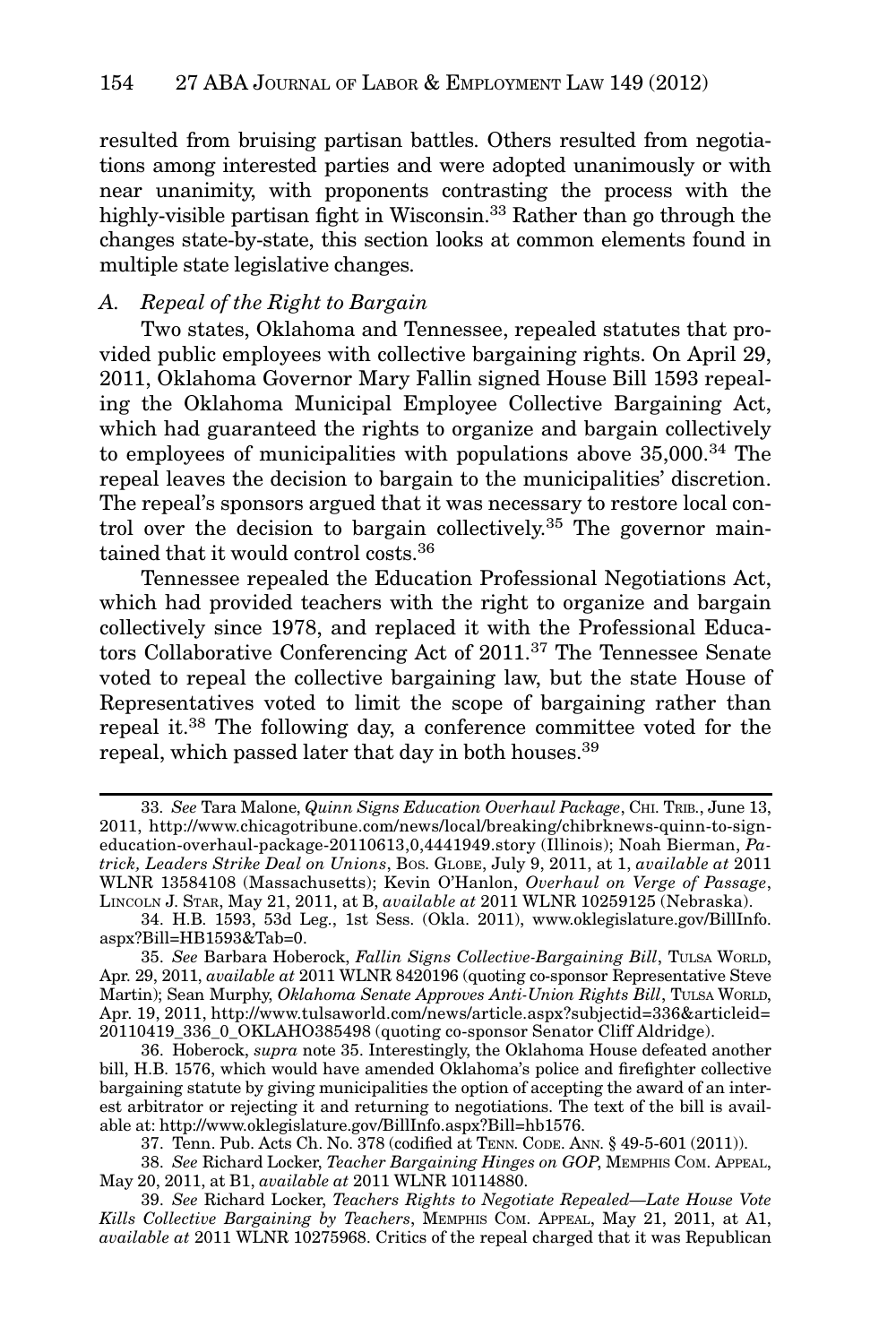Under the Collaborative Conferencing Act (CCA), between October 1 and November 1, employees may file with the school district a petition for collaborative conferencing supported by a fifteen percent showing of interest.<sup>40</sup> If this showing is met, the school board must appoint a committee with equal representation of board members and employees to conduct an election whereby employees vote whether to engage in collaborative conferencing and if so, who shall represent them. The choices for representation must include "unaffiliated."<sup>41</sup> If a majority votes for collaborative conferencing, the school board appoints a team of between seven and eleven management personnel. The employees are entitled to an equal number of representatives on the committee. Each employee representative option that received at least fifteen percent of the vote is entitled to proportional representation.<sup>42</sup> The committee that conducted the election selects the representatives of the unaffiliated employees, if fifteen percent or more of the employees selected that option.<sup>43</sup> The collaborative conferencing committee remains in effect for three years, after which the election process is repeated.<sup>44</sup>

The CCA defines collaborative conferencing as "the process by which [the parties] meet at reasonable times to confer, consult and discuss and to exchange information, opinions and proposals on matters relating to the terms and conditions of professional employee service, using the principles and techniques of interest-based collaborative problem-solving."45 The CCA prohibits refusing or failing to participate in collaborative conferencing.46 It requires the parties jointly to prepare a written memorandum of understanding of any agreement reached, but conditions portions of an agreement requiring funding on the appropriation of such funding by the relevant authority.<sup>47</sup> Further, it expressly declares that the parties are not required to reach agreement; if no agreement is reached, the school board sets employee terms and conditions of employment by board policy.48 The CCA also appears to authorize the director of schools to bypass the employees'

- 44. Id. § 49-5-605(b)(6)(A).
- 45. Id. § 49-5-602(2).
- 46.  $Id. \S$  49-5-606(a)(3), (b)(2).
- 47. Id. § 49-5-609(b).
- 48. Id. § 49-5-609(d).

retaliation against the Tennessee Education Association for supporting more Democrats than Republicans in the 2010 elections, noting that Representative Glen Casada, chair of the Republican caucus, had asked the union prior to the elections to increase its campaign contributions to Republicans to equal what it was giving to Democrats. Locker, supra note 38.

<sup>40.</sup> Tenn. Pub. Acts Ch. No. 378 (codified at TENN. CODE. ANN. § 49-5-605(b)(1) (2011)).

<sup>41.</sup>  $Id. \S$  49-5-605(b)(1), (2).

<sup>42.</sup> Id. § 49-5-605(b)(4).

<sup>43.</sup> Id. § 49-5-605(b)(5).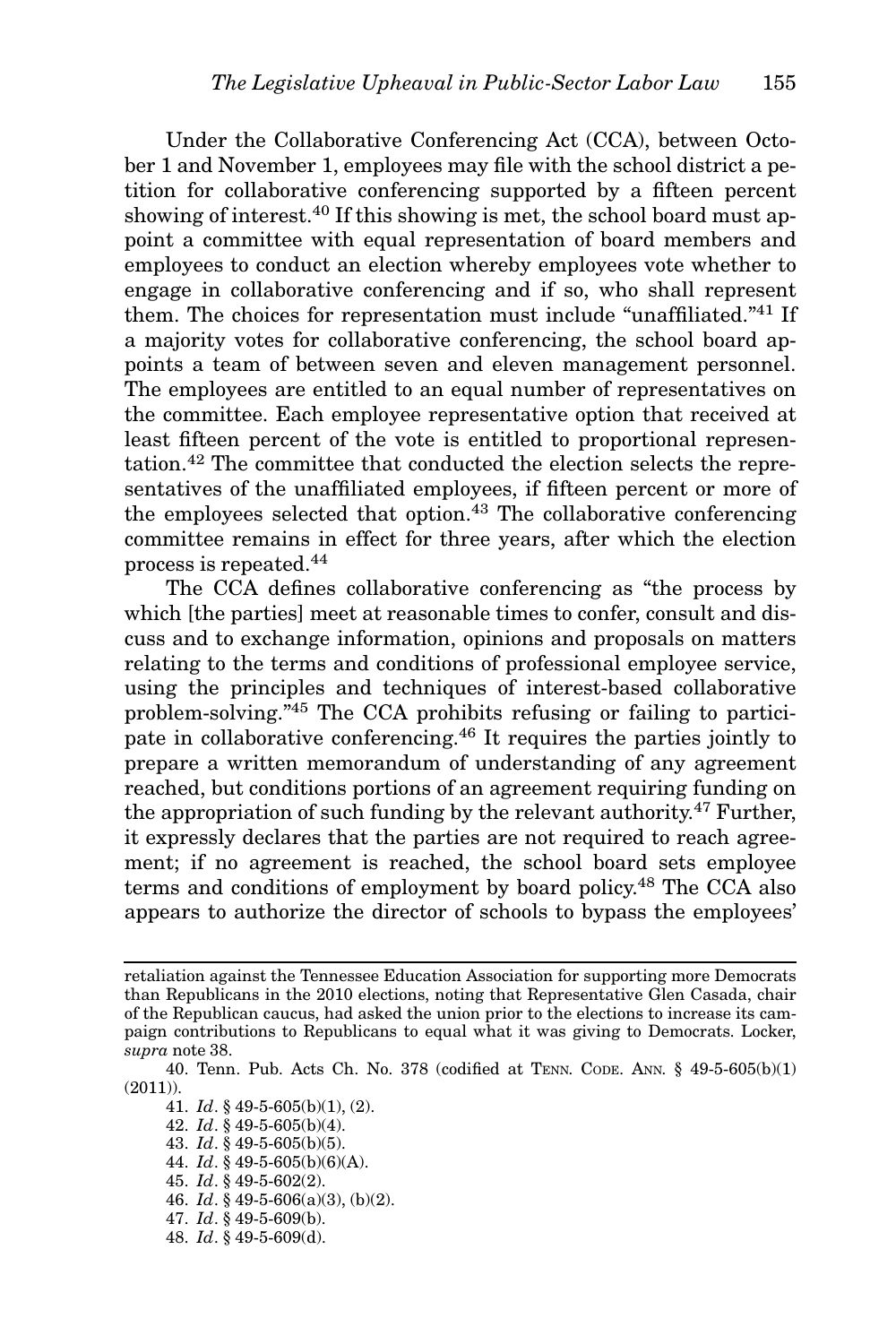representatives and deal directly with individual employees.49 Beyond these provisions, the CCA is silent as to the content of the duty to engage in collaborative conferencing. Because Tennessee does not have a labor relations board to administer the CCA, it presumably will be up to the Tennessee courts to determine the content of the duty and the extent to which the generally well-defined duty to bargain will be applied to the duty to engage in collaborative conferencing.

The Tennessee statute mandates collaborative conferencing with respect to salaries, grievance procedures, insurance, fringe benefits other than retirement benefits, working conditions, leave, and payroll deductions.<sup>50</sup> It expressly prohibits collaborative conferencing with respect to differential pay plans, incentive compensation, expenditure of grants or awards, evaluations, staffing decisions, personnel decisions concerning assignment of professional employees, and payroll deductions for political activities.<sup>51</sup>

Several states, while not repealing their public employee collective bargaining statutes, amended them to deny collective bargaining rights to certain groups of employees. Nevada took bargaining rights away from doctors, lawyers, and some supervisors.<sup>52</sup> Had voters not rejected it, the Ohio enactment would have taken bargaining rights away from university faculty who participate in faculty governance and certain police and firefighter supervisors.<sup>53</sup>

Wisconsin Act 10 took away collective bargaining rights from state university faculty, all employees of the University of Wisconsin Hospitals and Clinics, and day care and home health care providers.<sup>54</sup> Although Act 10 did not repeal the Municipal Employee Relations Act or the State Employee Relations Act, it effectively abolished collective bargaining for all public employees except most law enforcement and fire protection personnel and municipal transit employees if denial of collective bargaining rights to those transit employees would result in the municipality losing federal funds.<sup>55</sup> It prohibits bargaining on any

<sup>49.</sup> See id. § 49-5-608(c).

<sup>50.</sup> Id. § 49-5-608(a).

<sup>51.</sup> Id. § 49-5-608(b).

<sup>52.</sup> S.B. 98, §§ 5, 6, 76th Leg. (Nev. 2011) (codified at NEV. REV. STAT. § 288.140 (2011)).

<sup>53.</sup> S.B. 5, 29th Gen. Assemb. (Ohio 2011), amending OHIO REV. CODE ANN. §§ 4117.01(K); (C)(10); (F)(2).

<sup>54. 2011</sup> Wis. Act 10 §§ 265 (state university faculty); 279 (U.W. Hospitals and Clinics), 280 (day and home health care providers).

<sup>55.</sup> While Act 10 permits "public safety officers" to bargain collectively, its definition of "public safety officer" excludes certain law enforcement officers. For example, under Act 10, officers employed by the Wisconsin State Capital Police and University of Wisconsin–Madison Police Department are not considered public safety officers, making them subject to Act 10. See State Agents, DNR Wardens Not Exempt From Walker Cuts, MILWAUKEE J. SENTINEL (Feb. 18, 2011), http://www.jsonline.com/news/statepolitics/ 116502363.html (noting distinction between certain classes of law enforcement officers).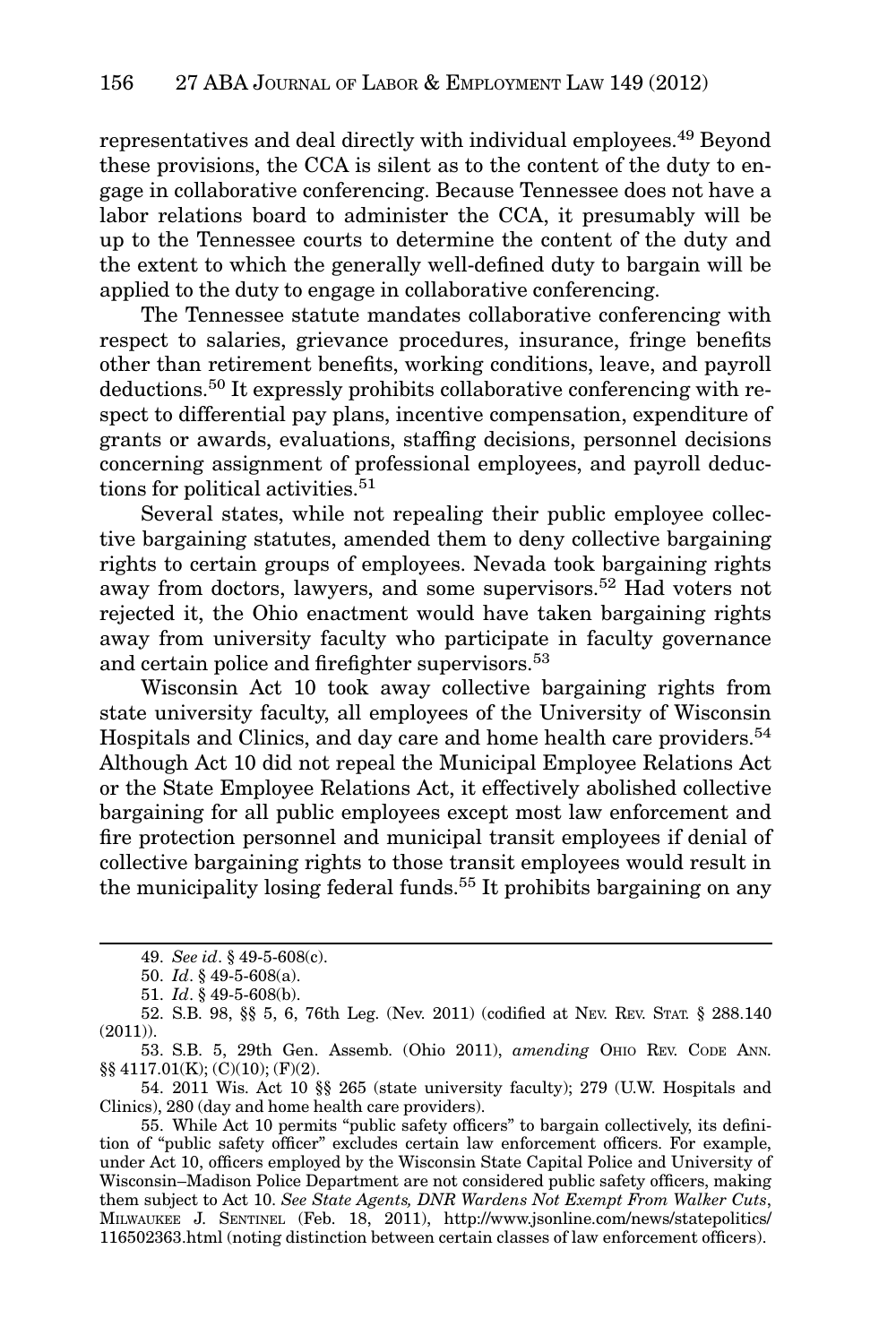subject other than "base wages," which expressly excludes overtime, premium pay, merit pay, performance pay, supplemental pay, and pay progressions.<sup>56</sup> Furthermore, base wages may not increase more than the increase in the consumer price index (CPI) as of 180 days before the expiration of the collective bargaining agreement.<sup>57</sup> In many respects, Oklahoma employees have more collective bargaining protection than Wisconsin employees. Although Oklahoma repealed its statute that mandated collective bargaining rights in mid-sized municipalities, it allows collective bargaining at the option of the employer. In contrast, Wisconsin prohibits collective bargaining even if the employer is willing to engage in it.<sup>58</sup> It is not surprising that Wisconsin Act 10 repealed the declarations in the Municipal and State Employee Relations Acts that had found public employee collective bargaining to be in the public interest.<sup>59</sup>

#### B. Limiting the Scope of Bargaining

By far, the most numerous changes made in the upheaval of 2011 concerned the scope of bargaining. Perhaps responding to Wisconsin Governor Walker's call to give government managers the tools they need to improve operations, spur innovation, and control costs,  $60 \text{ legs}$ latures have removed, and in many cases prohibited, bargaining over a wide range of subjects. Some subjects removed from the bargaining table are directly related to compensation while others deal with working conditions. Regardless, the legislatures are giving public-sector employers the tools of command, control, and unilateral imposition.

Health care is the item of compensation most frequently removed from the bargaining table. Although law enforcement and fire protection personnel were exempted from Act 10's prohibition on bargaining for anything other than base wages, the state's regular biannual budget act prohibited bargaining over law enforcement and firefighter

<sup>56. 2011</sup> Wis. Act 10 § 314.

<sup>57.</sup> Id. On March 30, 2012, the United States District Court for the Western District of Wisconsin upheld the constitutionality of the restricted scope of bargaining against attacks by a coalition of unions. The unions argued that Act 10's disparate treatment of most public employees, on the one hand, and security employees on the other, lacked a rational basis in violation of the Equal Protection Clause of the Fourteenth Amendment and distinguished between employees whose unions had supported Governor Walker in the 2010 election and those who opposed him, in violation of the First Amendment. The court did find two other provisions of Act 10 unconstitutional. The court found that provisions of Act 10 which prohibited voluntary payroll deduction of union dues for all employees except security employees lacked a rational basis and, thus, violated the Equal Protection Clause and the requirement that unions representing bargaining units other than security employees submit to annual recertification elections violated those unions' and their members' Equal Protection and Free Speech rights. Wis. Educ. Ass'n Council v. Walker, No. 11-cv-428-wmc, 2012 WL 1068790, at \*1 (W.D. Wis. Mar. 30, 2012).

<sup>58. 2011</sup> Wis. Act 10 § 169(1m).

<sup>59.</sup> Id. § 261.

<sup>60.</sup> See supra note 29 and accompanying text.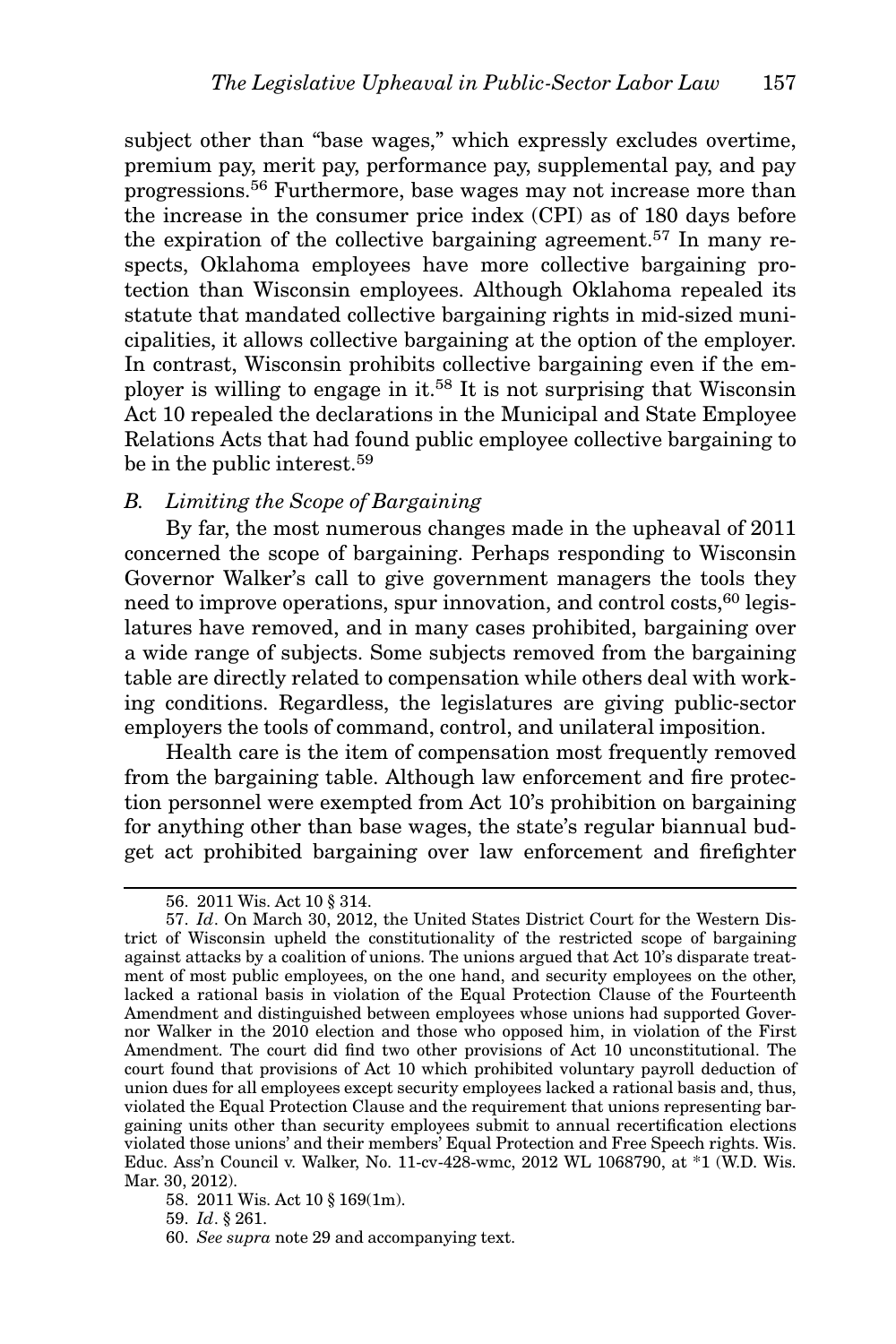health insurance.<sup>61</sup> Ohio's enactment deemed "not appropriate" for bargaining, inter alia, health care benefits, except that the parties may agree that the employer will pay up to eighty-five percent of the premiums.62

New Jersey suspended bargaining over health care benefits for four years while a new statute is phased in. The statute sets a sliding scale according to salary of mandatory employee contributions to health care premiums and provides for health care plans to be designed by two state committees, one for education and one for the rest of the public sector.63

Massachusetts enacted a new method for local governments to make changes in health insurance. The governing body may adopt changes in accordance with estimated cost savings and proof of the savings. It gives notice to each bargaining unit and a retiree representative. The retiree representative and the bargaining unit representatives form a public employee committee that negotiates with the employer for up to thirty days. After thirty days, the matter is submitted to a tri-partite committee, which, within ten days, can approve the employer's proposed changes, reject them, or remand for additional information. The committee's decision is final.<sup>64</sup>

Idaho limited negotiations for teachers to "compensation," which it defined as salary and benefits, including insurance, leave time, and sick leave.65 Previously, bargaining subjects were determined by an agreement between the parties. The Idaho enactment also limited collective bargaining agreements to one fiscal year, July 1 through June 30, and prohibited evergreen clauses or other provisions that allow a contract to continue until a new one is reached.<sup>66</sup>

Similar to Idaho, Indiana limited collective bargaining for teachers to wages and salary and wage-related fringe benefits including insurance, retirement benefits, and paid time of  $f<sup>67</sup>$  The statute permits collective bargaining agreements to have grievance procedures, but deletes the prior law's express authorization for a grievance procedure

<sup>61. 2011</sup> Wis. Act 32 § 2409cy.

<sup>62.</sup> S.B. 5, 29th Gen. Assemb. (Ohio 2011), amending OHIO REV. CODE ANN. § 4117.08(B)(2), (E).

<sup>63. 2011</sup> N.J. Laws ch. 78.

<sup>64. 2011</sup> Mass. Acts, ch. 69. Media reports suggested that in April when the Massachusetts House passed more restrictive legislation, President Obama's Director of Intergovernmental Affairs telephoned Massachusetts Governor Deval Patrick with concerns about the bill, which had been strongly opposed by organized labor. The governor negotiated changes with labor leaders whose attitude changed from a vow to fight the legislation "to the bitter end" to support and congratulations to the governor for "listening to labor's concerns." See Michael Levenson, National Scrutiny for Mass. Labor Law, BOS. GLOBE, July 12, 2011, available at 2011 WLNR 13742434.

<sup>65.</sup> S.B. 1108 § 17, 61st Leg. (Idaho 2011).

<sup>66.</sup> Id. § 22.

<sup>67.</sup> Senate Enrolled Act No. 575 § 14, 117th Gen. Assemb. (Ind. 2011).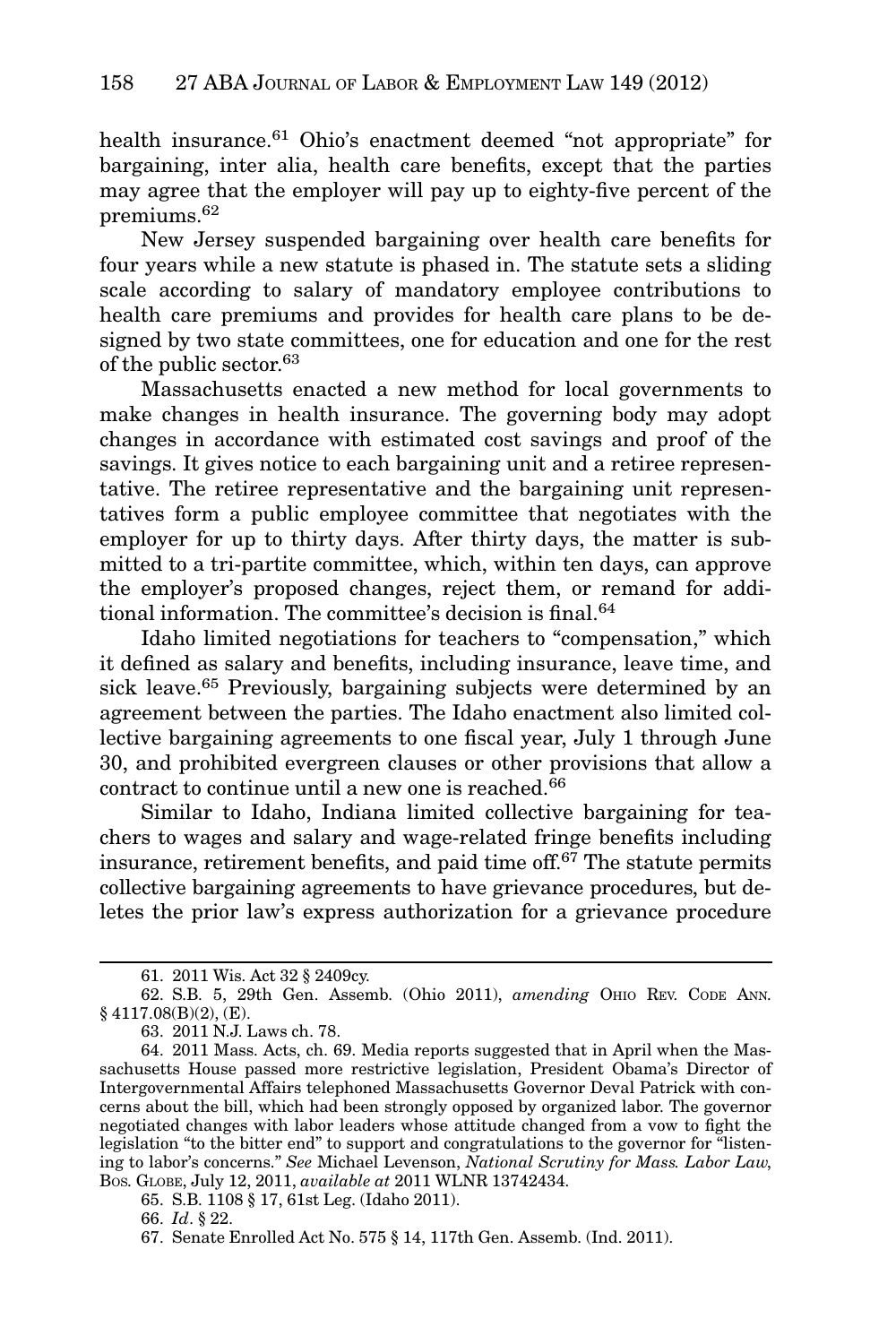culminating in binding arbitration. $68$  The new statute prohibits bargaining on everything else, including express prohibitions on bargaining about the school calendar, teacher dismissal procedures and criteria, restructuring options, and contracting with an educational entity that provides post-secondary credits to students.69 It also prohibits any contract that would place a school district in a budgetary  $deficit<sup>70</sup>$  and prohibits collective bargaining agreements from extending beyond the end of the state budget biennium.<sup>71</sup> The new law repeals a prior provision that authorized parties to agree to arbitrate teacher dismissals.72

The Indiana enactment provides that the parties shall discuss: curriculum development and revision; textbook selection; teaching methods; hiring; evaluation; promotion; demotion; transfer; assignment; retention; student discipline, expulsion, or supervision of students; pupil/teacher ratio; class size or budget appropriations; safety issues; and hours.<sup>73</sup> However, any agreements reached in such discussions apparently may not be included in the contract.

In addition to health care benefits, the Ohio enactment deemed the following inappropriate for collective bargaining: restricting contracting out or providing severance pay to employees whose jobs are contracted out; granting more than six weeks of vacation, more than twelve holidays, or more than three personal days; employer contributions to retirement systems; minimum staffing provisions, class size and restrictions on school district authority to assign personnel; reductions in force of educational employees; and seniority as the sole factor in reductions in force.74

Michigan added to its list of prohibited subjects of bargaining for educational personnel. Decision and impact bargaining are now prohibited with respect to: placement of teachers; reductions in force and recalls; performance evaluation systems; the development, content, standards, procedures, adoption and implementation of a policy regarding employee discharge or discipline; the format, timing and number of classroom visits; the development, content, standards, procedures,

<sup>68.</sup> Id. § 17.

<sup>69.</sup> Id. § 15.

<sup>70.</sup> Id. § 13.

<sup>71.</sup> Id. § 16.

<sup>72.</sup> Id. § 6. 73. Id. § 18.

<sup>74.</sup> S.B. 5, 29th Gen. Assemb. (Ohio 2011), amending OHIO REV. STAT. ANN. §§ 4117.08(B)(4) (contracting out); 4117.105(B) (severance pay to employees whose jobs have been contracted out);  $4117.108(A)(1)$  (vacation);  $4117.108(A)(2)-(3)$  (holiday and personal time); 4117.08(B)(3) (employer contribution to the public employees retirement system);  $4117.08(B)(5)$  (staffing);  $4117.081(B)(1)$  (school district authority to assign); 4117.081(B)(3) (class size); 4117.081(B)(4) (RIF-educational employees); 306.04(B) (seniority-transit); 709.012 (seniority-firefighters); 3316.07(A)(11) (seniority-nonteaching school employees).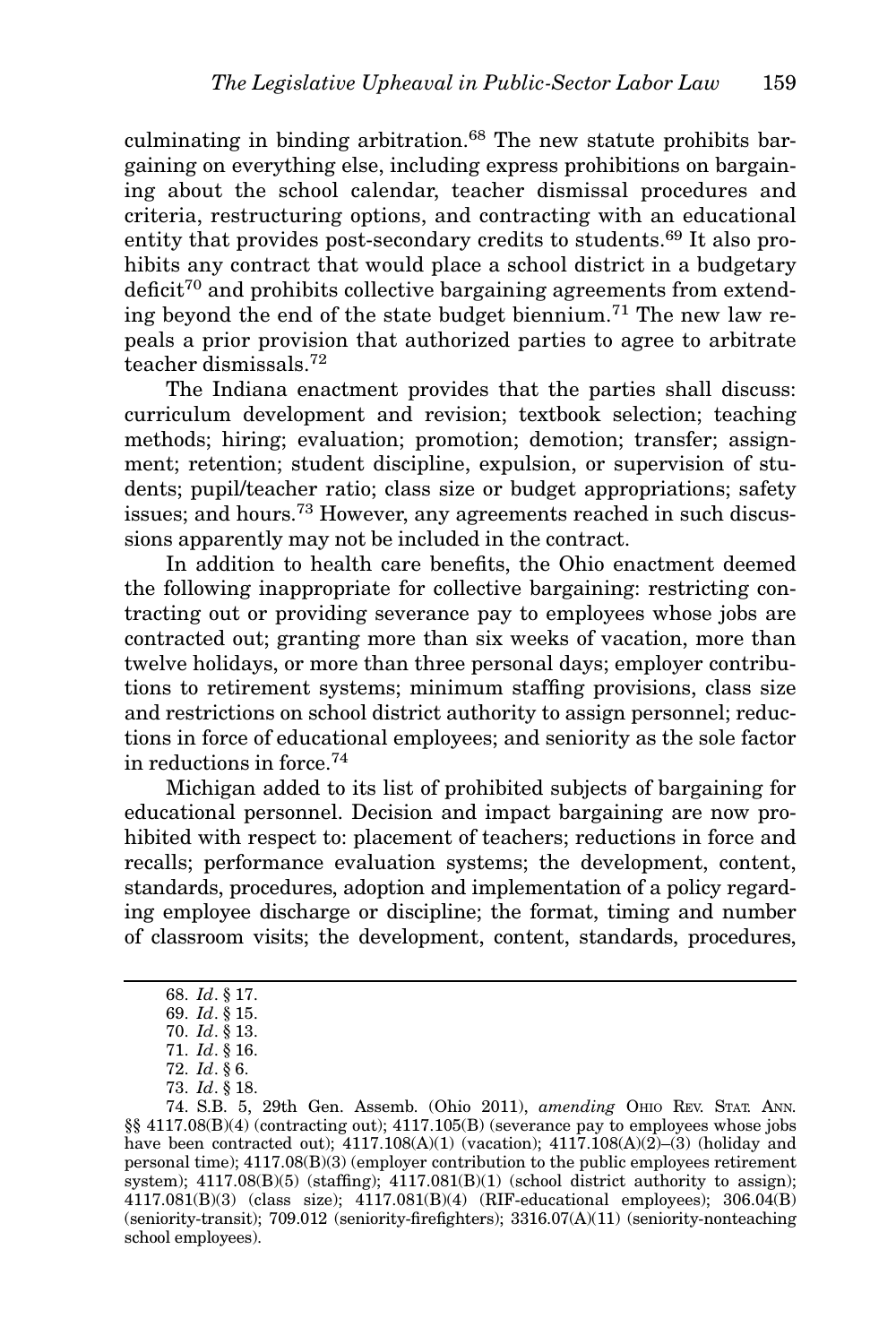adoption and implementation of the method of employee compensation; decisions about how an employee performance evaluation is used to determine performance-based compensation; and the development, format, content and procedures of notice to parents and legal guardians of pupils taught by a teacher who has been rated as ineffective.75

Illinois amended its Educational Labor Relations Act to provide that, in the Chicago Public Schools, the length of the school day and the length of the school year are permissive, rather than mandatory, subjects of bargaining.<sup>76</sup> The amendment responded to calls from the Mayor of Chicago to authorize his appointed school board and management team to increase the school day unilaterally in light of the Chicago Teachers Union's previous refusal to agree to such increases.77

#### C. Impasse Resolution

Several jurisdictions made major changes to their impasse procedures, significantly increasing employer control over the final terms of employment. Wisconsin prohibited interest arbitration for all employees except law enforcement and firefighters.<sup>78</sup> Wisconsin now has no impasse procedures for most public employees. Of course, with bargaining limited to base wages, and further limited to changes in the CPI, there may not be much need for impasse resolution.

Idaho repealed its requirement of factfinding.79 Under the new Idaho statute, the parties are authorized, but not required, to mediate if they have not reached agreement by May  $10^{80}$  If they do not reach agreement by June 10, the school board must unilaterally set the terms and conditions of employment for the coming school year by June  $22.^{81}$  The statute does not expressly restrict the school board's actions, thereby leaving open the possibility that the school board could establish terms never discussed with the union. With evergreen clauses prohibited, Idaho school boards may be tempted to surface bargain, run out the clock, and unilaterally set terms. It remains to be seen how closely Idaho courts—Idaho does not have a labor relations board—will scrutinize employer behavior at the bargaining table. There is authority in other jurisdictions to deviate from the National Labor Relations Act's relatively laissez-faire approach to policing good faith bargaining.82 Interestingly, the Idaho Supreme Court has held

<sup>75. 2011</sup> Mich. Pub. Act 103.

<sup>76.</sup> S.B. 7 § 10, 97th Gen. Assemb. (Ill. 2011).

<sup>77.</sup> See Kristen Mack & Noreen Ahmed-Ullah, Chicago Teachers Union Takes a Jab at Emanuel, CHI. TRIB., Apr. 15, 2011, available at 2011 WLNR 7363260.

<sup>78. 2011</sup> Wis. Act 10 § 233.

<sup>79.</sup> S.B. 1108 § 22, 61st Leg. (Idaho 2011).

<sup>80.</sup> Id. § 20.

<sup>81.</sup> Id.

<sup>82.</sup> See, e.g., Mun. of Metro. Seattle v. Pub. Emp't Relations Comm'n, 826 P.2d 158, 166 (Wash. 1992) (upholding authority of PERC to impose interest arbitration as a remedy for surface bargaining, distinguishing precedent under NLRA on ground that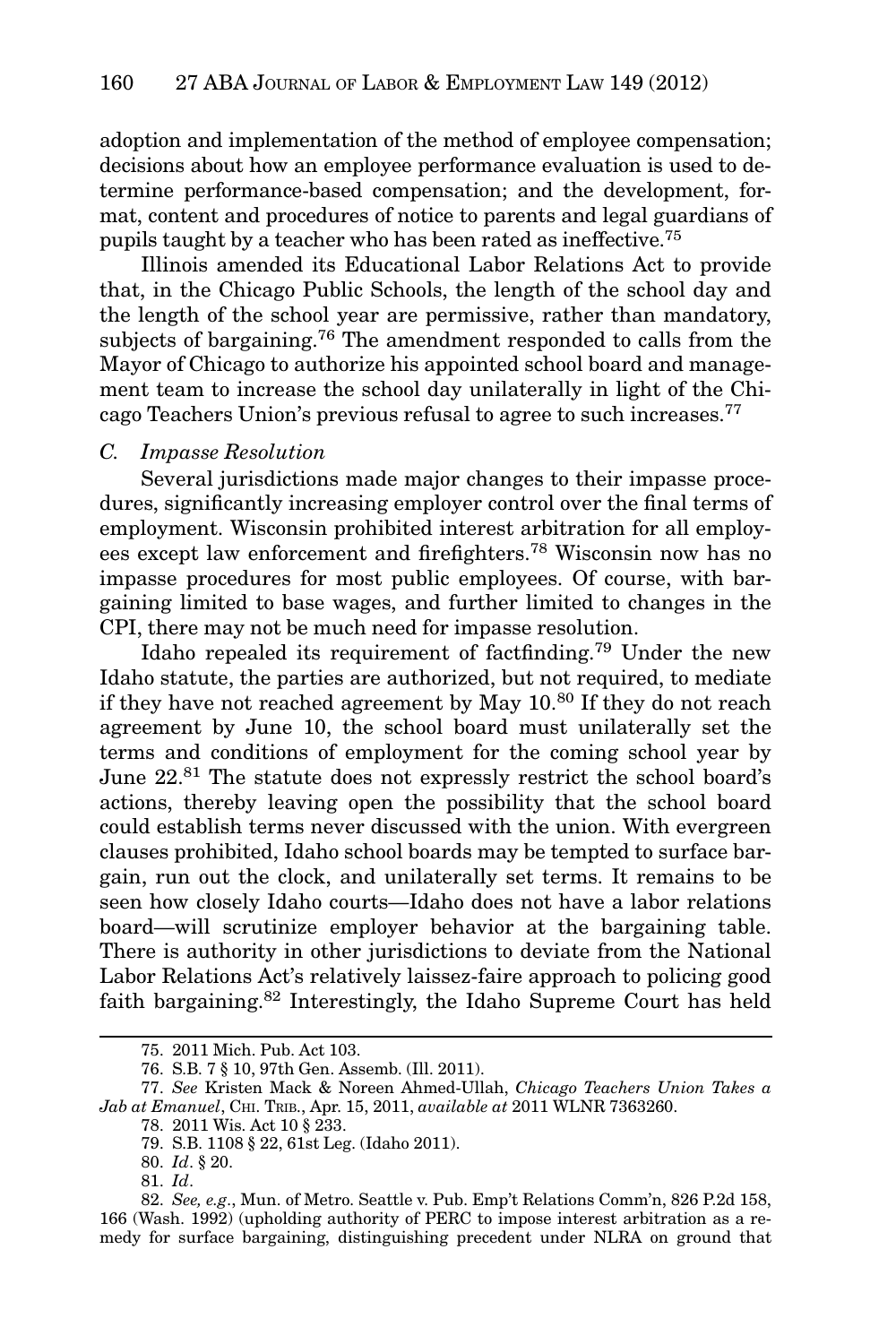that teacher strikes are not automatically enjoinable, with injunction actions subject to a defense of unclean hands due to bad faith by the school board in the negotiations process.<sup>83</sup> The court assumed, but did not decide, that teacher strikes were illegal; however, one concurring justice opined that teacher strikes were lawful because they were not expressly prohibited.<sup>84</sup>

Since 1984, Ohio has recognized a right to strike for most public employees and a right to interest arbitration for the others. Ohio voters rejected the legislative enactment which would have prohibited strikes by all public employees and enforced the prohibition with fines for strikers of two days' pay for each day on strike, discipline or discharge of strikers, loss of dues checkoff for striking unions, and strike injunctions.<sup>85</sup> The Ohio enactment also would have prohibited interest arbitration.

In place of strikes and interest arbitration, the Ohio enactment mandated factfinding if no agreement was reached forty-five days before scheduled expiration of an existing contract. The enactment required that the factfinder's primary consideration be the public interest and welfare and the employer's ability to pay. It limited the factfinder to considering the employer's financial status as of the time period surrounding negotiations, precluding consideration of potential increases in employer revenue or employer ability to sell assets. The enactment allowed either party by majority vote within fifteen days following the factfinder's recommendations to reject them. It required the Ohio State Employment Relations Board to publicize the rejected recommendations. Absent agreement within five days after publication, the parties were to submit their last best offers to the employer's legislative body whose chief financial officer would certify which offer cost more and hold a public hearing. Within fifteen days following contract expiration, the legislative body was to pick one party's final offer, with the employer's offer governing if no selection were made.<sup>86</sup>

New Jersey and Nevada made significant changes to their interest arbitration statutes. New Jersey amended its police and firefighter interest arbitration provisions to eliminate party selection of the arbitrator. Now the Public Employment Relations Commission (PERC) randomly selects the arbitrator from a special panel. Additionally, the parties must present written estimates of the financial impact of their

Washington statute did not provide for a right-to-strike or for a terminal impasse procedure).

<sup>83.</sup> Sch. Dist. No. 351 Oneida Cnty. v. Oneida Educ. Ass'n, 567 P.2d 830, 835 (Idaho 1977).

<sup>84.</sup> Id. at 836 (Bakes, J., concurring in the judgment and dissenting in part).

<sup>85.</sup> S.B. 5, 29th Gen. Assemb. (Ohio 2011), amending OHIO REV. STAT. ANN § 4117.12(B)(4).

<sup>86.</sup> Id. § 4117.14(D)(2).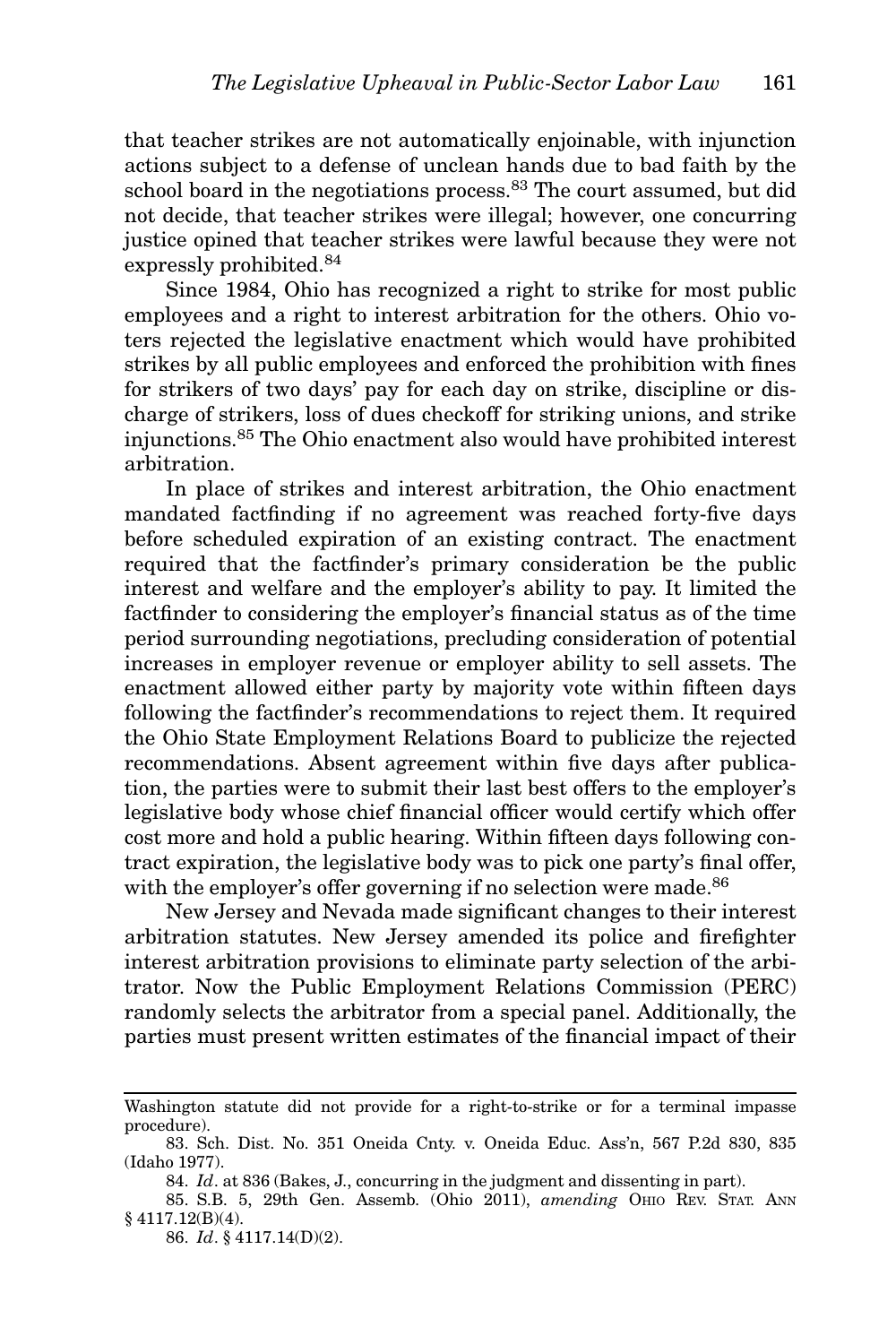final offers, and the award must issue within forty-five days of arbitrator appointment (prior law allowed 120 days). The award must address all statutory criteria and certify that the arbitrator took statutory limitations imposed by the local levy cap into account. The award may be appealed to PERC, which must: decide the appeal within thirty days; address all statutory factors; and certify that it took the levy cap into account. The statute caps arbitrator fees at \$1,000 per day and \$7,500 total, and it caps cancellation fees at \$500; it fines arbitrators \$1,000 per day for being late. The award may not increase base salary items by more than two percent of the aggregate amount expended by the employer in the twelve months immediately preceding expiration of the prior contract and may not include base salary items and other economic issues that were not included in prior contract. The cap on base salaries sunsets on April 1, 2014.<sup>87</sup>

In Nebraska, the Commission of Industrial Relations (CIR) performs interest arbitration. The new Nebraska Act provides detailed criteria for selecting an array of comparable communities and specifies the number of comparable communities to be selected. It mandates that if the employer pays compensation that is between 98% and 102% of the average of the comparables, including fringe benefits, the CIR must leave compensation unchanged. If the employer's compensation is below 98% of the average, the CIR is to raise it to 98%, and if it is above 102%, the CIR is to lower it to 102%. The targets are reduced to 95–100% during periods of recession, defined as two consecutive quarters in which the state's net sales, use taxes, and individual and corporate income tax receipts are below those of the prior year.<sup>88</sup>

Michigan amended its police and firefighter interest arbitration statute to provide for final offer issue-by-issue arbitration on economic issues, with traditional arbitration on other issues. The Michigan enactment requires the arbitrator to make the employer's financial ability to pay the primary factor.89

Indiana amended its teacher bargaining impasse procedures in a manner that is most confusing. The Indiana statute provides that after at least sixty days of bargaining, if impasse is declared, the Indiana Educational Employment Relations Board (IEERB) appoints a mediator who must conduct not more than three mediation sessions resulting in either an agreement or each party's last best offer and fiscal rationale.<sup>90</sup> If there is no agreement fifteen days after mediation has ended, the parties proceed to factfinding. One section states that factfinding must culminate in the factfinder imposing terms,  $91$  but

<sup>87. 2010</sup> N.J. Laws ch. 105.

<sup>88.</sup> L.B. 397, 102d Leg. (Neb. 2011).

<sup>89.</sup> H.B. 4522, 96th Leg. (Mich. 2011).

<sup>90.</sup> Senate Enrolled Act No. 575 § 22, 117th Gen. Assemb. (Ind. 2011).

<sup>91.</sup> Id. § 23.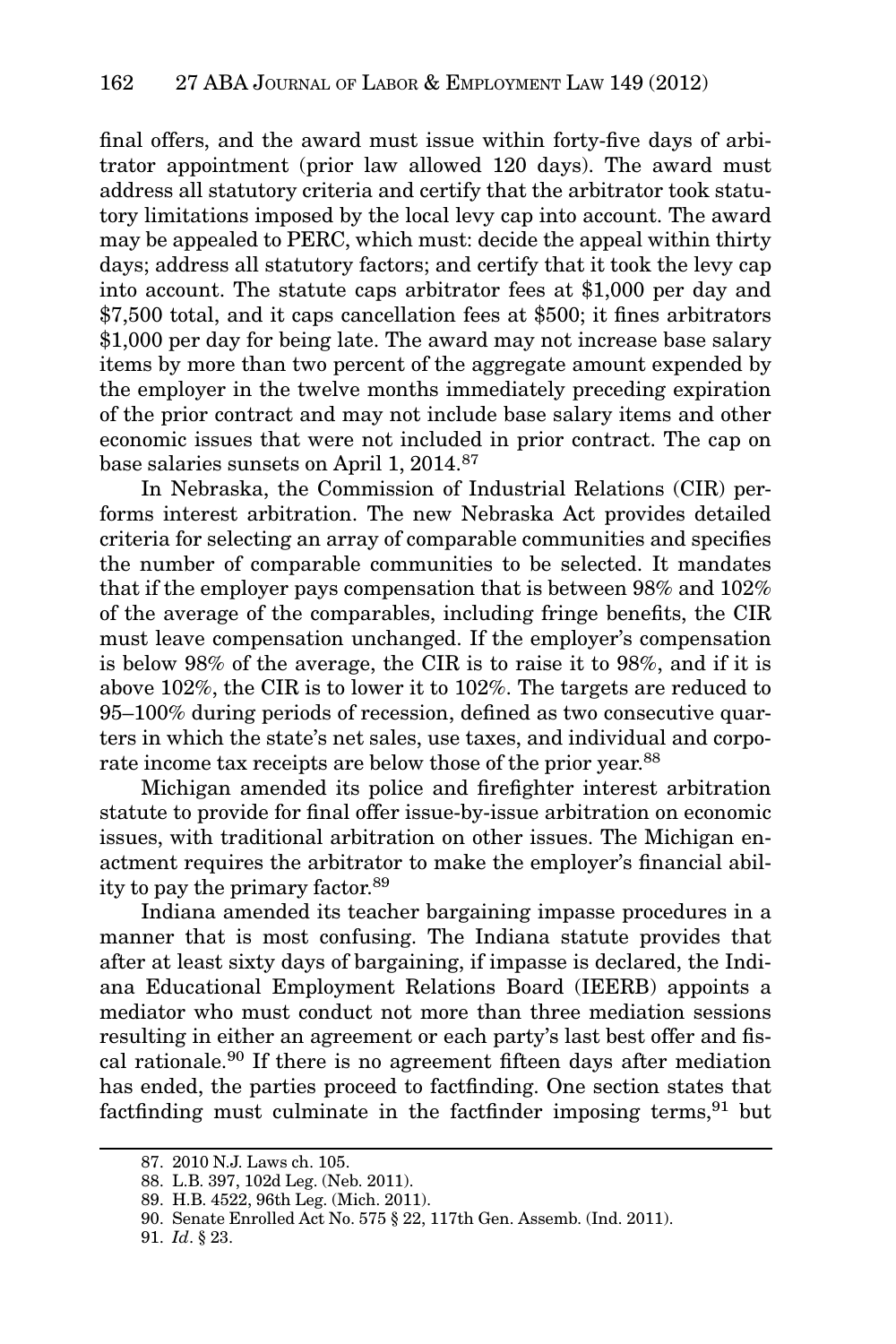another section states that the factfinder issues a report and recommendations to the IEERB, which can add to the recommendations.<sup>92</sup> This apparent inconsistency calls out for IEERB clarification.

Illinois modified its law governing strikes in public education. For school districts other than the Chicago Public Schools, if there is no agreement within forty-five days of the start of the school year, the Illinois Educational Labor Relations Board must invoke mediation. After fifteen days of mediation, either party may declare impasse. Seven days later, each party submits its final offer and cost summary. Seven days thereafter, the final offers are made public.<sup>93</sup> No strike is allowed until at least fourteen days after publication of final offers.<sup>94</sup>

For the Chicago Public Schools, if no agreement is reached after a reasonable period of mediation, the dispute is submitted to factfinding, upon demand of either party. Factfinding is tri-partite unless the parties agree otherwise. If there is no settlement within seventy-five days, the factfinder issues a private report with recommendations, which the parties have fifteen days to reject. If rejected, the recommendations are made public.95 There may be no strike for thirty days following publication and no strike unless authorized by seventy-five percent of the bargaining unit members.96

#### D. Financial Distress

Three states addressed governments experiencing financial distress. Nevada required contracts to provide for reopening in times of fiscal emergency.<sup>97</sup> The voter-rejected Ohio enactment provided for modification or termination of contracts if the state placed a local government on fiscal watch or fiscal emergency.<sup>98</sup> The most far-reaching enactment was the Michigan Local Government and School District Fiscal Accountability Act of 2011.<sup>99</sup> It specifies procedures that can lead to a finding by the state of financial emergency. Upon such a finding, the governor appoints an emergency manager who, among other things, has the power to reject all or part of a contract upon finding that: the financial emergency has created a circumstance making it reasonable and necessary for the state to intervene; the rejection is reasonable and necessary to deal with a broad, generalized economic problem; rejection is directly related to and designed to address the

<sup>92.</sup> Id. § 25.

<sup>93.</sup> S.B. 7 § 12(a-5), 97th Gen. Assemb. (Ill. 2011).

<sup>94.</sup> Id. § 13(b)(2).

<sup>95.</sup> Id. § 12(a-10).

<sup>96.</sup> Id. § 13(b)(2.10).

<sup>97.</sup> S.B. 98, § 7(2)(w), 76th Leg. (Nev. 2011).

<sup>98.</sup> S.B. 5, 29th Gen. Assemb. (Ohio 2011), amending OHIO REV. CODE ANN. § 4117.104(A).

<sup>99. 2011</sup> Mich. Pub. Act. No. 4.